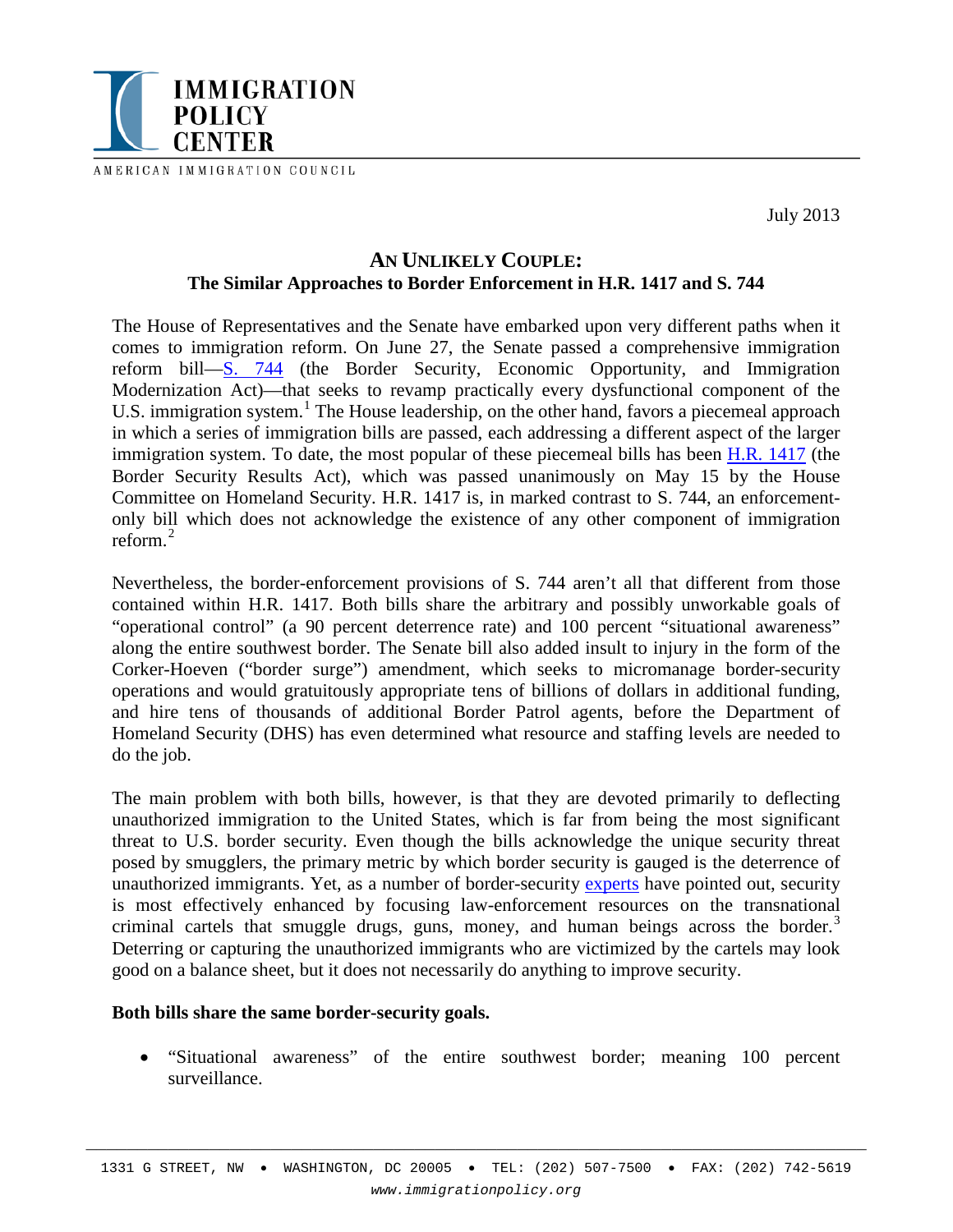• "Operational control" of the entire southwest border; meaning that at least 90 percent of all unauthorized entries into the United States are deterred.

## **S. 744 mandates specific increases in border-enforcement funding and staffing; the costs of H.R. 1417 are implicit.**

- The ill-conceived Corker-Hoeven amendment to S. 744 injects \$46.3 billion into southwest border enforcement, regardless of whether it is needed or not. As amended by Corker-Hoeven, S. 744 calls for 19,200 new Border Patrol agents; 3,500 additional Customs and Border Protection (CBP) officers; 700 miles of fencing; specific types and quantities of technology and infrastructure (watch towers, camera systems, drones, mobile surveillance systems, etc.); more prosecutors and judges; and an electronic exit system at all air and sea ports of entry where CBP officers are stationed.
- H.R. 1417 contains no specific mandates for resources or personnel. Rather, it puts the burden on DHS to identify needs and develop plans accordingly. However, given that the bill calls for the same degree of "situational awareness" and "operational control" as the Senate bill, it stands to reason that the price tag will be formidable. Moreover, the bill mandates the creation of a biometric exit system at all ports of entry, or a suitable alternative. This could be problematic considering that DHS has [concluded](http://www.gao.gov/assets/120/117187.pdf) that constructing a biometric exit system at all land points of entry along the southwest border is not feasible at the present time with the technology that currently exists.<sup>[4](#page-4-3)</sup>

# **Both bills create numerous reporting requirements and other bureaucratic mechanisms to ensure that the goals of "situational awareness" and "operational control" are met.**

- H.R. 1417:
	- $\geq$  60 days after enactment, and annually thereafter, DHS must submit a report on staffing levels and available manpower.
	- $\geq 90$  days after enactment, and every 180 days thereafter, DHS must submit a report on the state of situational awareness and operational control along the border. The data and methodology of the report must be verified by the Government Accountability Office (GAO).
	- $\geq$  120 days after enactment, DHS must implement new metrics to measure its effectiveness in securing the border. The statistical validity of the metrics must be verified by GAO.
	- $\geq$  180 days after enactment, DHS must submit a strategy for gaining and maintaining situational awareness and operational control of high-traffic areas of the border within two years, and of the entire southwest border within five years. In addition, DHS must submit a plan to implement a biometric exit system at all points of entry, or—if this is not feasible—an alternative that provides the same level of security.
	- $\triangleright$  One year after enactment, DHS must submit a report on the cost-effectiveness of border-security strategies.
	- Two years after DHS submits its plan to achieve control of high-traffic areas of the border, and annually thereafter, DHS must certify to Congress that situational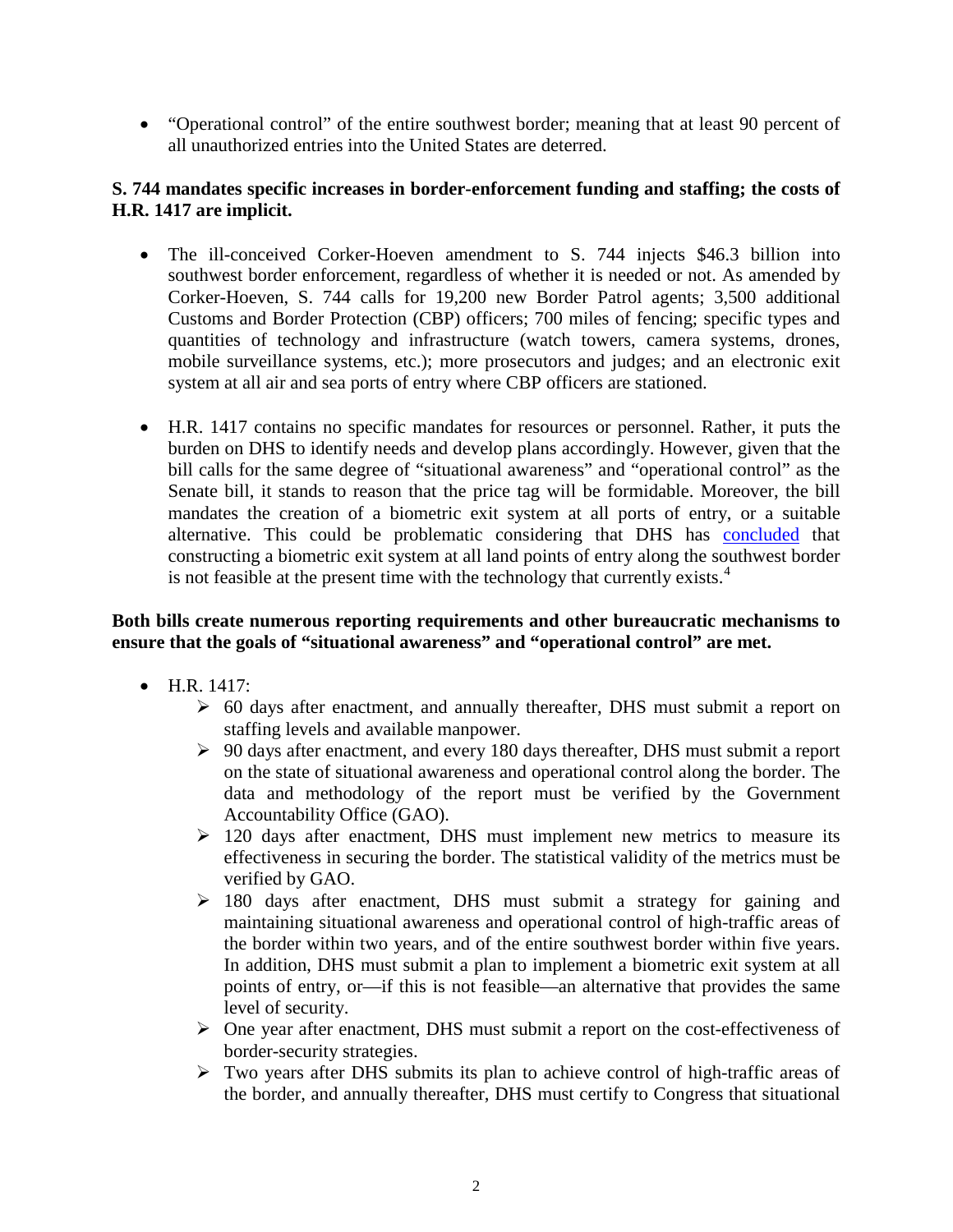awareness and operational control of high-traffic areas have been achieved. If that has not been achieved, DHS must explain why.

- $\triangleright$  Five years after DHS submits its plan to achieve control of the border, and annually thereafter, it must certify to Congress that control has been achieved along the entire southwest border. If that has not been achieved, DHS must explain why.
- $S. 744:$ 
	- Within 180 days of enactment, DHS must submit a Southern Border Fencing Strategy to identify where 700 miles of fencing, plus associated infrastructure and technology, should be deployed.
	- Also within 180 days of enactment, DHS must also submit a Southern Border Security Strategy for achieving "effective control" of the border; defined as persistent surveillance of 100 percent of the border and a 90 percent effectiveness rate in preventing illegal crossings.
	- DHS must submit an annual report on sector-by-sector deployment of technology and infrastructure.
	- $\triangleright$  Every 180 days, DHS must submit a report on the status of implementing its border security strategy.
	- DHS must submit an annual report on effectiveness rates, miles of border under "persistent surveillance," wait times at ports of entry, and migrant deaths.
	- Every six months, DHS must report on visa overstays and removal of visa overstays.
	- $\triangleright$  If DHS cannot certify effective control of all border sectors for at least one fiscal year within five years of enactment, a Southern Border Security Commission will be created to make recommendations for achieving effective control.

# **S. 744 includes humanitarian protections and oversight that are missing from H.R. 1417**

- S. 744 requires:
	- Creation of a DHS Border Oversight Task Force to review and make recommendations on immigration and border-enforcement policies, strategies, and programs, including protection of due process, civil, and human rights of people at the border.
	- Creation of a DHS Ombudsman for Immigration and Related Concerns with a background in both immigration law and civil and human rights. The Ombudsman will review complaints, inspect facilities, make policy recommendations, request inspector general investigations, and submit annual reports to the Judiciary Committees of the Senate and House.
	- $\triangleright$  An annual report by DHS on the impact that deterrence programs are having on children, parents, caregivers, and guardians.
	- $\triangleright$  Deployment of up to 1,000 distress beacons in areas along the southern and northern borders where migrant deaths occur. There is also a requirement to report the number of migrant deaths.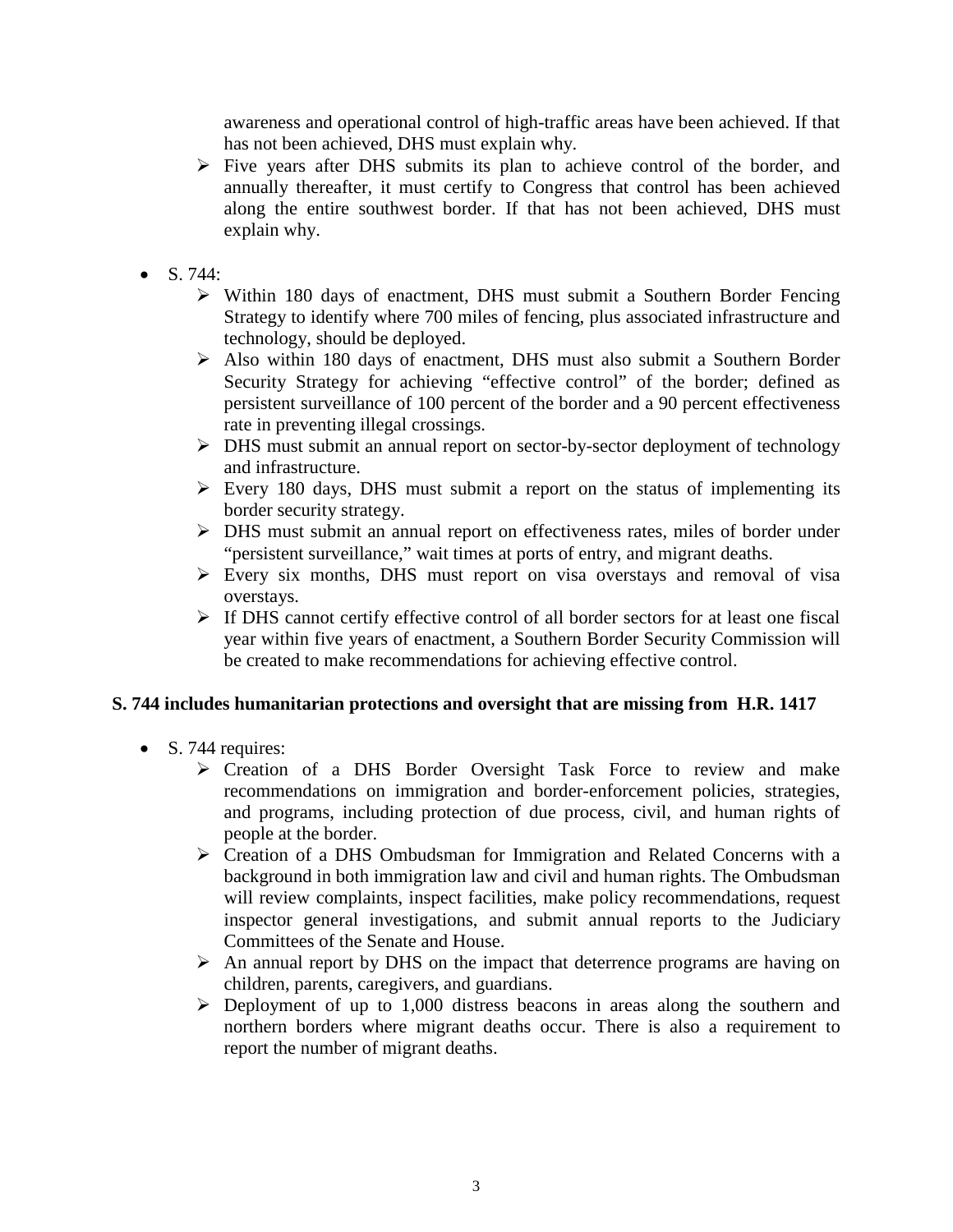• H.R. 1417, like S. 744, requires that DHS personnel receive training in the protection of civil and human rights, as well as social and cultural sensitivity training in dealing with border communities. But H.R. 1417 does not create mechanisms for ensuring that this training is successfully implemented.

### **Some of S. 744's most laudable provisions could be undermined by Corker-Hoeven.**

• S. 744 contains many provisions that explicitly mandate humanitarian protections, respect for civil and human rights, and involvement of border communities in border-security decision-making. However, these protections and guarantees could easily be swamped by the wave of border militarization that Corker-Hoeven would unleash. Many critics are concerned that accountability and transparency might be among the first victims of a "border surge" that was the product of political bargaining rather than sound policymaking.

## **S. 744 contains explicit "triggers" linking border enforcement to legalization of unauthorized immigrants; H.R. 1417 is more nebulous in this regard.**

- Under S. 744, Registered Provisional Immigrants (RPIs) cannot apply to become Lawful Permanent Residents (LPRs) until the Southern Border Fencing Strategy is implemented and completed; the Southern Border Security Strategy is deployed and operational; a mandatory employment verification system is implemented; an electronic exit system is implemented at all air and sea ports where CBP officers are present; and at least 38,405 Border Patrol agents are deployed along the southwest border.
- In one sense, H.R. 1417 is a trigger; its authors intended it to be a precursor to any further immigration reform efforts (particularly those that might permit the legalization of unauthorized immigrants). Beyond that, it is probable that if H.R. 1417 were to be reconciled with S. 744 in a House-Senate conference committee, the meeting of its many metrics and reporting requirements would become explicit (and unworkable) triggers that would paralyze further immigration reform.

## **Neither S. 744 nor H.R. 1417 contains the kind of highly targeted border-enforcement measures that most enhance security.**

- Indiscriminately flooding the border with a pre-determined number troops and a predetermined list of technologies (à la S. 744's Corker-Hoeven amendment) does not in and of itself enhance security. Nor does a single-minded focus on achieving 90-percent deterrence along every mile of a nearly 2,000 mile-long border (as do both S. 744 and H.R. 1417). Either way, a massive infusion of personnel and infrastructure will be devoted to the relatively unfocused mission of stopping unauthorized immigration.
- According to border-security experts, the most effective border-security measures are those that: